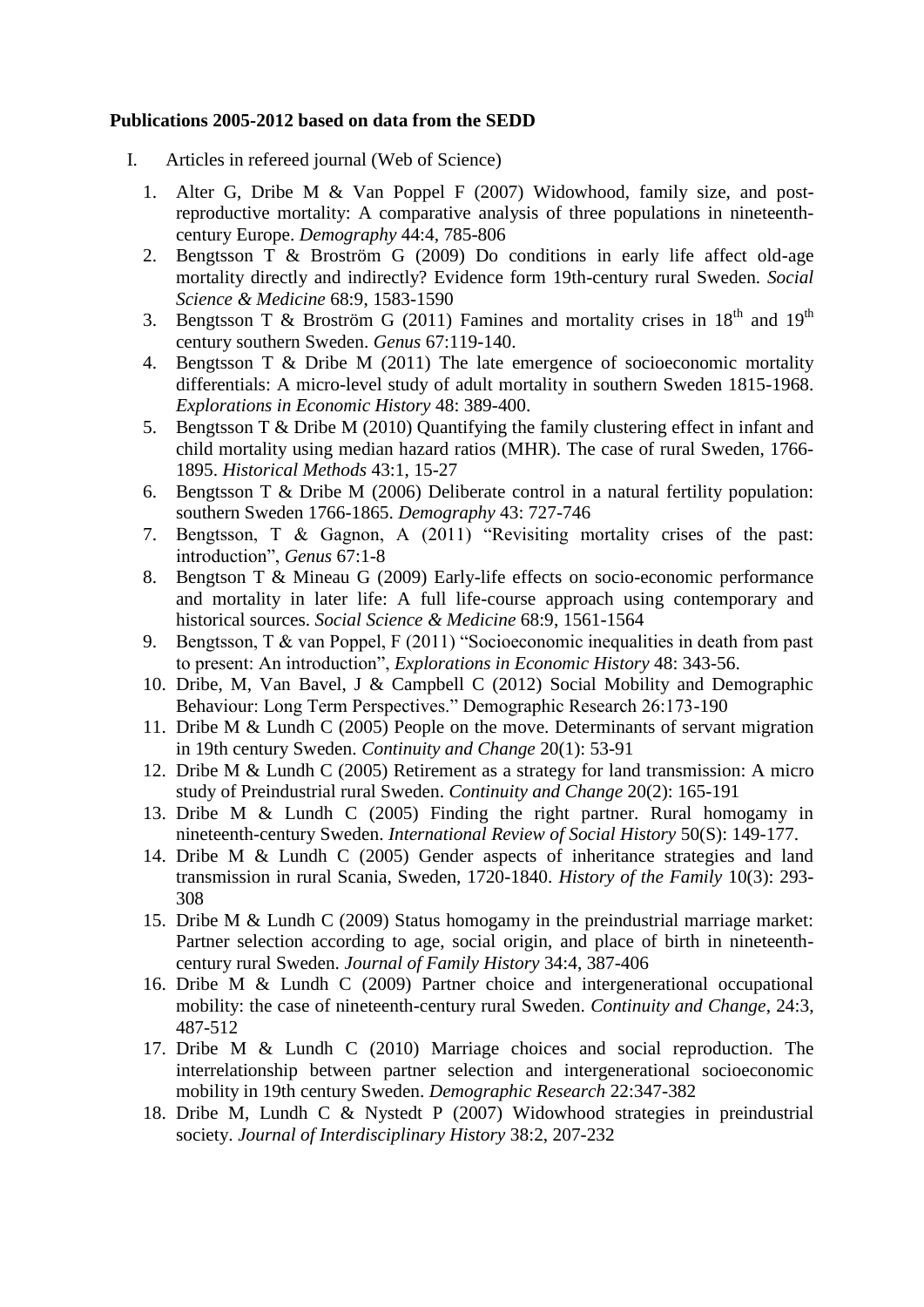- 19. Dribe M, Olsson M & Svensson, P (2012). If the landlord so wanted: Family, farm production and land transfers in the manorial system." Economic History Review 65:746-769.
- 20. Dribe M & Svensson P (2008) Social mobility in nineteenth century rural Sweden A micro level analysis. *Scandinavian Economic History Review* 56:2, 122-141
- 21. Dribe, M. & Van de Putte, B (2012) Marriage seasonality and the industrious revolution: Southern Sweden 1690-1895. *Economic History Review* 65: 1123-1146
- 22. Olsson M (2007) Skatt på jord i Skåne. *ALE* 2007:3, 17-27
- 23. Olsson M & Svensson P (2010) Agricultural growth and institutions: Sweden 1700- 1860. *European Review of Economic History* 14:2, 275-304.
- 24. Svensson P (2006) Peasants and Entrepreneurship in the Nineteenth-Century Agricultural Transformation of Sweden. *Social Science History* 30:3, 387-429
- 25. Van de Putte B & Svensson P (2010) Measuring social structure in a rural context. Applying the SOCPO-scheme to Scania, Sweden (17th-20th centuries). Special Issue on Measuring Social Stratification in Historical Research: An Overview of Old Problems and New Methods in *Belgisch Tijdschrift voor Nieuwste Geschiedenis* 40:1-2, 249-293

## II. Books

- 1. Kurosu, S, Bengtsson, T, and Campbell, C (eds.) (2010) *Demographic Response to Economic and Environmental Crises.* Kashiwa, Japan: Reitaku University Press.
- 2. Bengtsson, T, Campbell C, Lee, J Z et al (2006) *Life under Pressure. Mortality and Living Standards in Europe and Asia.* Social Science Academic Press, China (translation to Chinese of the book from 2004 published by Cambridge, MA: MIT Press.)
- 3. Allen R C, Bengtsson T & Dribe M (eds.) (2005) *Living Standards in the Past: New Perspectives on Well-Being in Asia and Europe*. Oxford: Oxford University Press
- 4. Bengtsson, T & Mineau, G P (eds) (2008) *Kinship and Demographic Behavior in the Past*. Springer.
- 5. Olsson M & Svensson P (eds.) (2010) *Production and productivity in European agriculture in historical perspective*. Turnhout: Brepols.
- 6. Tsuya, N O Wang Feng, Alter, G, Lee, J Z (eds.) (2010) Prudence and Pressure. Reproduction and Human Agency in Europe and Asia. Cambridge, MA: MIT Press.
- III. Book chapters
	- 1. Allen, R C, Bengtsson, T & Dribe M (2005) Introduction. In Allen R C, Bengtsson T & Dribe M (eds.) (2005) *Living Standards in the Past: New Perspectives on Well-Being in Asia and Europe*. Oxford: Oxford University Press.
	- 2. Banggaard G (2005) Veneriske, skørbutiske og andre farlige især smitsomme sygdomme – tidlige medicinalberetninger og deres forløber. In Bonderup G & Mikkelsen J (red.) "*af yderste Vigtighed for det hele Borgersamfunds Tryghed.*" *Medicinalberetninger og deres anvendelsesmuligheder i historisk forskning*. København: Kildeskiftssellskabet.
	- 3. Bengtsson, T (2012) "Are we getting sick of low incomes?", in Beebink, E & Walhout, E (eds.) *Frans van Poppel: A sort of farewell*. The Hague: NIDI.
	- 4. Bengtsson, T & Broström, G (2010) "Mortality Crises in Rural Southern Sweden 1766-1860", in Kurosu, S, Bengtsson, T, and Campbell, C (eds.) (2010)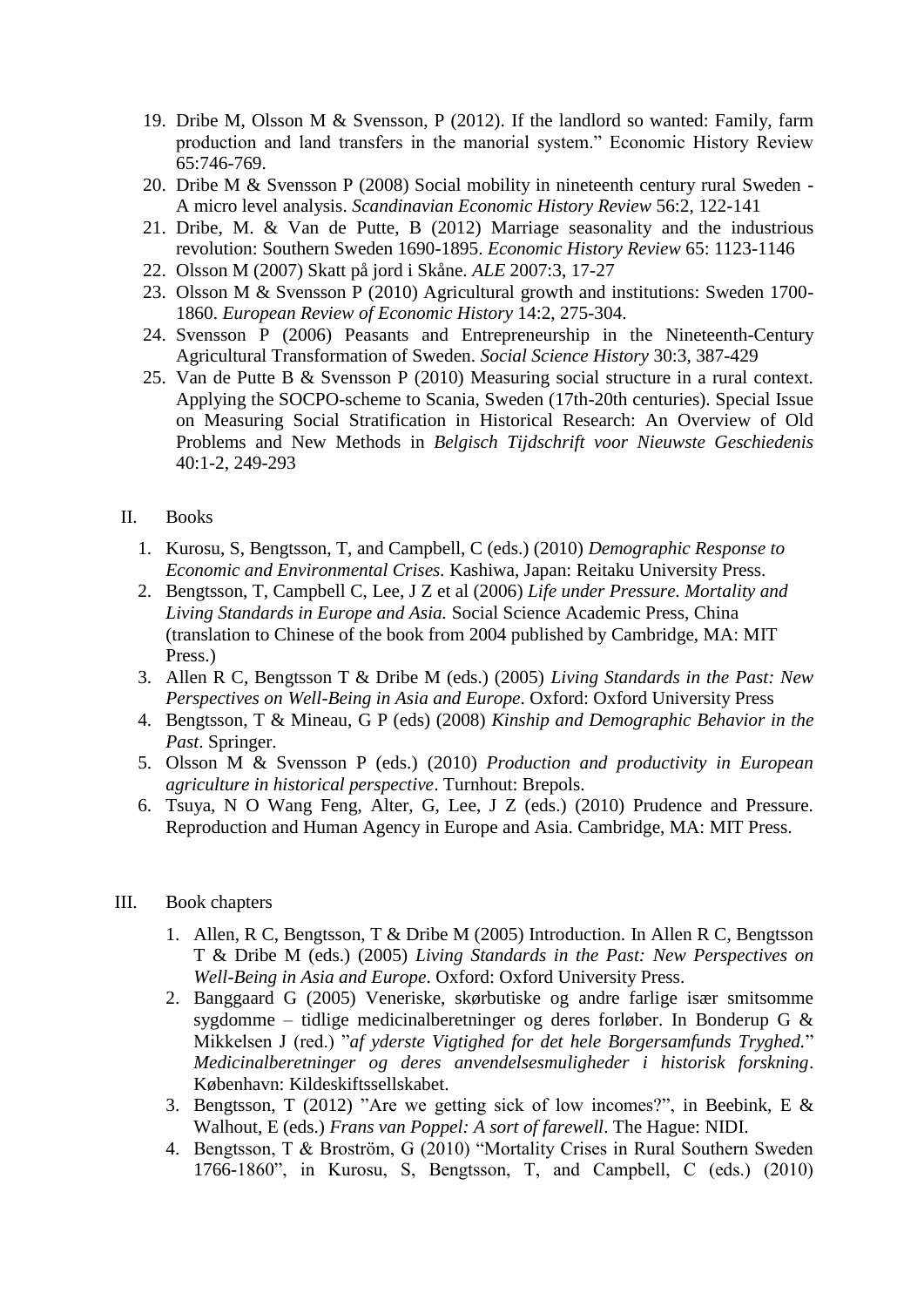*Demographic Response to Economic and Environmental Crises.* Kashiwa, Japan: Reitaku University.

- 5. Bengtsson T & Broström G (2008) Inheritance, Environment, and Mortality in Older Ages, Southern Sweden, 1813-1894. In Bengtsson & Mineau G (eds.) *Kinship and Demographic Behavior in the Past*. International Studies in Population No. 7. Heidelberg/Berlin: Springer Science and Business Media BV
- 6. Bengtsson T & Dribe M (2010) Agency, Social Class, and Fertility in Southern Sweden 1766-1865. In Tsuya N, Wang Feng, Alter G, Lee J.Z. et al. *Prudence and Pressure: Reproduction and Human Agency in Europe and Asia, 1700-1900*. Cambridge, MA: MIT Press.
- 7. Bengtsson T & Dribe M (2010) Economic Stress and Timing of Childbirth in Six Eurasian Communities. In Tsuya N, Wang Feng, Alter G, Lee J.Z. et al. *Prudence and Pressure: Reproduction and Human Agency in Europe and Asia, 1700-1900*. Cambridge, MA: MIT Press.
- 8. Bengtsson T & Dribe M (2005) New Evidence on the Standard of Living in Sweden during the  $18<sup>th</sup>$  and  $19<sup>th</sup>$  Centuries: Long-Term Development of the Demographic Response to Short-term Economic Stress. In Allen R C, Bengtsson T & Dribe M (eds.) *Living Standards in the Past: New Perspectives on Well-Being in Asia and Europe*. Oxford: Oxford University Press
- 9. Bengtsson T & Dribe M (2005) Introduction. In Allen R C, Bengtsson T & Dribe M (eds.) *Living Standards in the Past: New Perspectives on Well-Being in Asia and Europe*. Oxford: Oxford University Press,
- 10. Bengtsson T & Mineau G (2008) *Kinship and Demographic Behavior in the Past*. International Studies in Population No. 7. Heidelberg/Berlin: Springer Science and Business Media BV
- 11. Bengtsson T & Mineau G (2008) Introduction. In Bengtsson & Mineau G (eds.) *Kinship and Demographic Behavior in the Past*. International Studies in Population No. 7. Heidelberg/Berlin: Springer Science and Business Media BV
- 12. Dribe M & Svensson P (2008) Statarnas geografiska rörlighet, sociala ursprung och fruktsamhet, In Lundh C & Olsson M (eds.) *Statarliv - i myt och verklighet*. Hedemora: Gidlunds
- 13. Dribe M, Olsson, M & Svensson P (2010) Economic Crisis, Manorialism, and Demographic Response: Southern Sweden in the Preindustrial Period. In Kurosu, S et al (eds) *Demographic Responses to Economic and Environmental Crises*. Kashiwa, Japan: Retaiku University.
- 14. Dribe, M & Olsson M (2006) Spelade äganderätten någon roll? Om friköp av frälsejord i Skåne under 1800-talet. In Olsson, M, Skansjö, S & Sundberg, K (eds.) *Gods och bönder från högmedeltid till nutid. Kontinuitet genom omvandling på Vittskövle och andra skånska gods*. Lund: Nordic Academic Press.
- 15. Kurosu, S, Bengtsson, T, and Campbell, C (2010) "Introduction", in Kurosu, S, Bengtsson, T, and Campbell, C (eds.) (2010) Demographic Response to Economic and Environmental Crises. Kashiwa, Japan: Reitaku University.
- 16. Lundh C & Olsson M (2008) Tenancy Contracts in Scania from the Middle Ages to the Nineteenth Century. In van Bavel B & Schofield P (eds.) *The development of leasehold in Northwestern Europe, c. 1200-1600*. Comparative Rural History of the North Sea Area, Corn Publications Series No. 10. Turnhoet: Brepols
- 17. Lundh C & Olsson M (eds.) (2008) *Statarliv – i myt och verklighet*. Hedemora: Gidlunds
- 18. Lundh C & Olsson M (2008) Statare och statarsystem en introduktion. In Lundh C & Olsson M (eds.) *Statarliv – i myt och verklighet*. Hedemora: Gidlunds